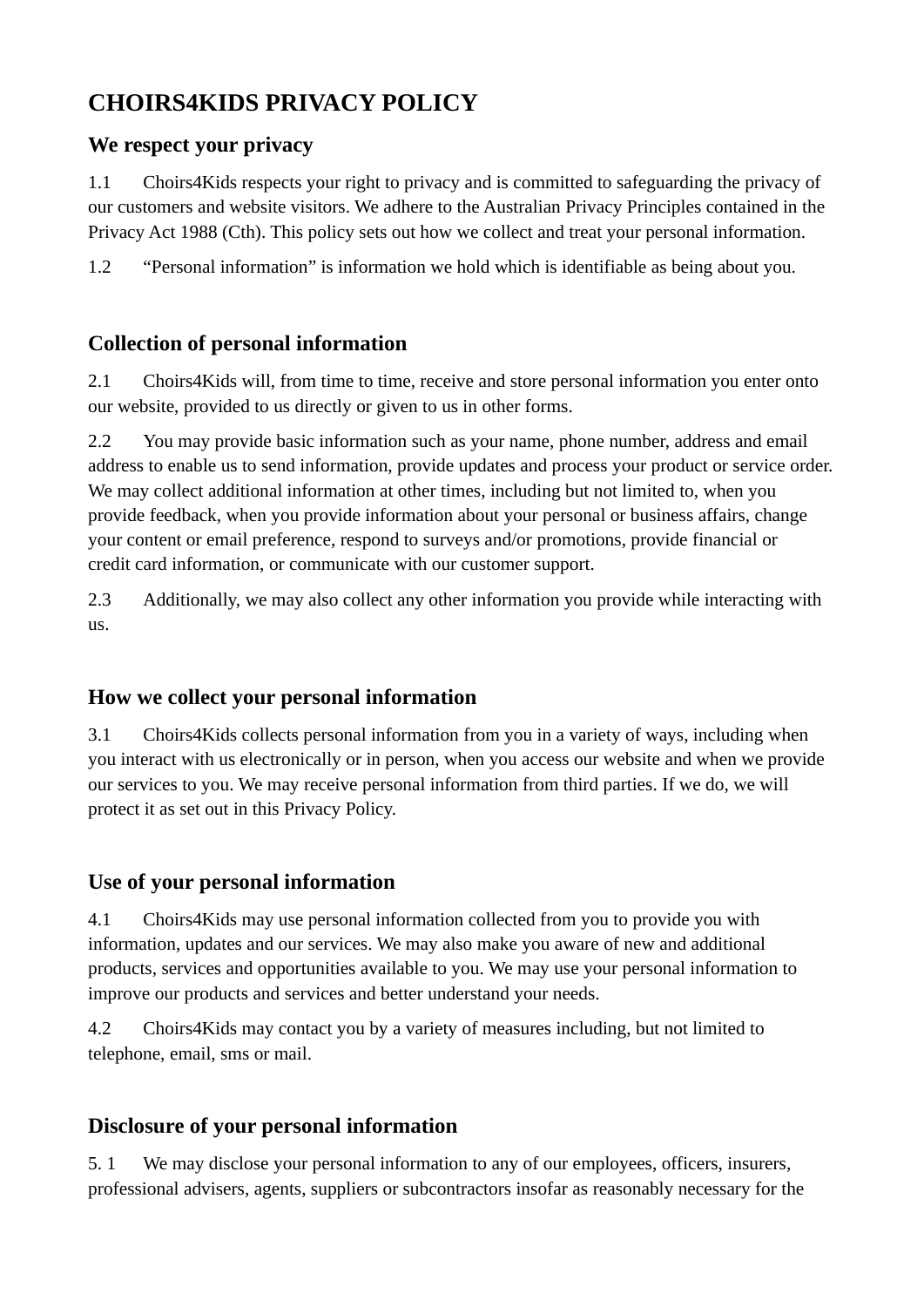purposes set out in this Policy. Personal information is only supplied to a third party when it is required for the delivery of our services.

5.2 We may from time to time need to disclose personal information to comply with a legal requirement, such as a law, regulation, court order, subpoena, warrant, in the course of a legal proceeding or in response to a law enforcement agency request.

5.3 We may also use your personal information to protect the copyright, trademarks, legal rights, property or safety of Choirs4Kids, https://Choirs4Kids.com, its customers or third parties.

5.4 Information that we collect may from time to time be stored, processed in or transferred between parties located in countries outside of Australia.

5.5 If there is a change of control in our business or a sale or transfer of business assets, we reserve the right to transfer to the extent permissible at law our user databases, together with any personal information and non-personal information contained in those databases. This information may be disclosed to a potential purchaser under an agreement to maintain confidentiality. We would seek to only disclose information in good faith and where required by any of the above circumstances.

5.6 By providing us with personal information, you consent to the terms of this Privacy Policy and the types of disclosure covered by this Policy. Where we disclose your personal information to third parties, we will request that the third party follow this Policy regarding handling your personal information.

# **Security of your personal information**

6.1 Choirs4Kids is committed to ensuring that the information you provide to us is secure. In order to prevent unauthorised access or disclosure, we have put in place suitable physical, electronic and managerial procedures to safeguard and secure information and protect it from misuse, interference, loss and unauthorised access, modification and disclosure.

6.2 The transmission and exchange of information is carried out at your own risk. We cannot guarantee the security of any information that you transmit to us, or receive from us. Although we take measures to safeguard against unauthorised disclosures of information, we cannot assure you that personal information that we collect will not be disclosed in a manner that is inconsistent with this Privacy Policy.

## **Access to your personal information**

7.1 You may request details of personal information that we hold about you in accordance with the provisions of the Privacy Act 1988 (Cth). A small administrative fee may be payable for the provision of information. If you would like a copy of the information, which we hold about you or believe that any information we hold on you is inaccurate, out of date, incomplete, irrelevant or misleading, please email us at sing@Choirs4Kids.com.

7.2 We reserve the right to refuse to provide you with information that we hold about you, in certain circumstances set out in the Privacy Act.